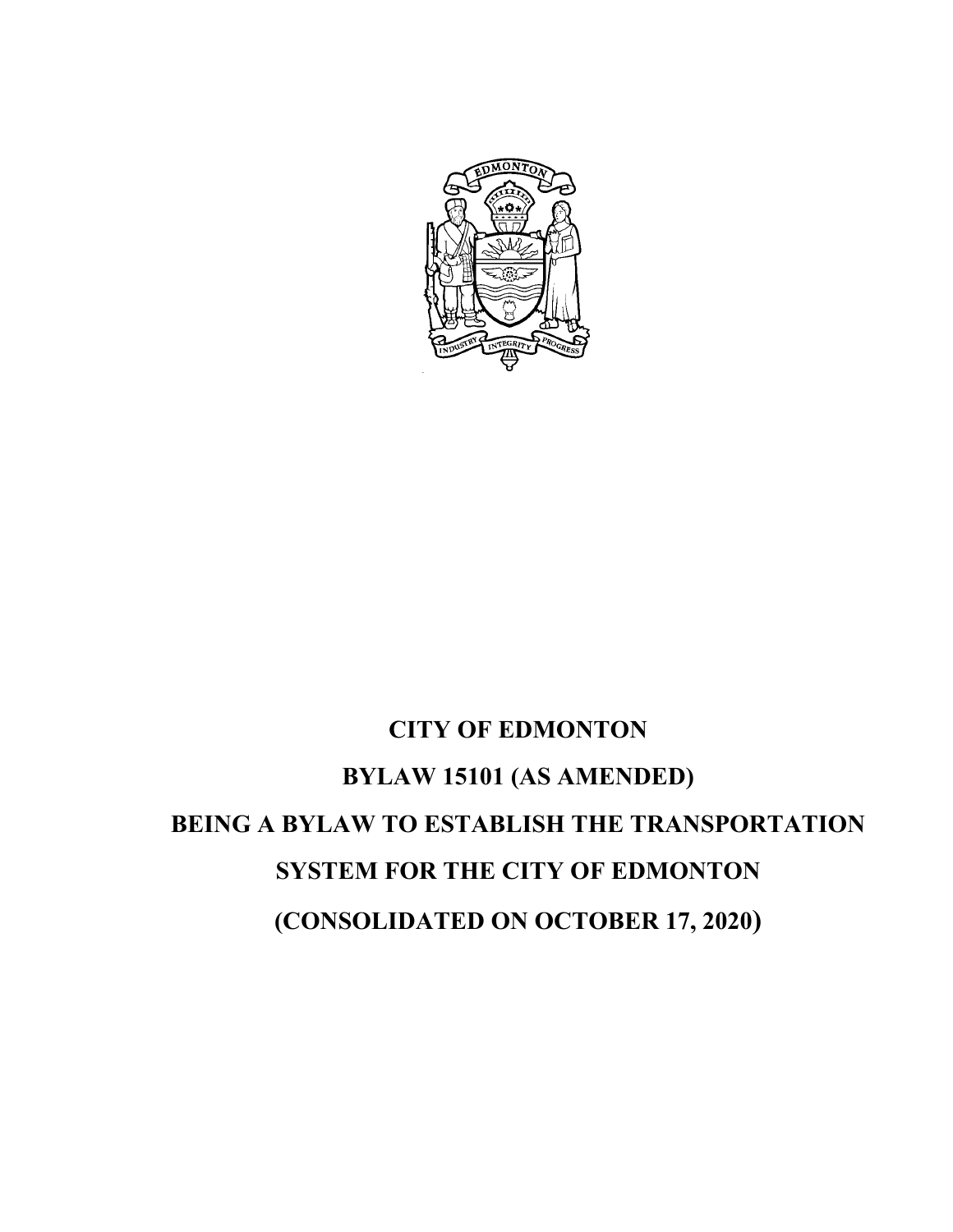WHEREAS the City Council for The City of Edmonton has caused to be prepared a comprehensive transportation study report in accordance with section 3 of *the City Transportation Act, R.S.A. 2000, c.C-14* for the development of an integrated transportation system designed to service the needs of the entire City of Edmonton, the transportation study report consisting of the following:

#### **The Transportation Study Report**

1. The Way We Move - Transportation Master Plan (September 14, 2009)

AND WHEREAS City Council prior to second reading of this Bylaw has caused notice of this Bylaw to be published at least once a week for 2 consecutive weeks in 1 or more newspapers having general circulation within the city, the last of such publications being at least 5 days before the date fixed for the second reading of this Bylaw.

AND WHEREAS in the consideration of this Bylaw City Council has duly heard and considered representations presented either personally or through an agent of all interested parties to this Bylaw.

AND WHEREAS City Council considers this Bylaw to be in the public interest.

NOW THEREFORE, THE CITY COUNCIL OF THE CITY OF EDMONTON duly assembled, enacts as follows:

1. This Bylaw (15101) shall be known as "The City of Edmonton Transportation System Bylaw".

2. In accordance with the transportation study reports herein before described, City Council hereby establishes a transportation system for the City of Edmonton consisting of the following:

a) That plan attached to this Bylaw entitled "The City of Edmonton Transportation System Bylaw" and incorporated as part of this Bylaw as Appendix "A".

b) That schedule attached to this Bylaw entitled "Physical Description of Arterial Roadways" and incorporated as part of this Bylaw as Appendix "B".

c) That schedule attached to this Bylaw entitled "Physical Description of Light Rail Transit" and incorporated as part of this Bylaw as Appendix "C".

d) That schedule attached to this Bylaw entitled "Description of arterial roadways under the direction, control and management of the Province of Alberta - City of Edmonton responsible for maintenance and rehabilitation" and incorporated as part of this Bylaw as Appendix "D".

e) That schedule attached to this Bylaw entitled "Physical Description of Freeways" and incorporated as part of this Bylaw as Appendix E.

(S.1.1, Bylaw 15896, March 22, 2012)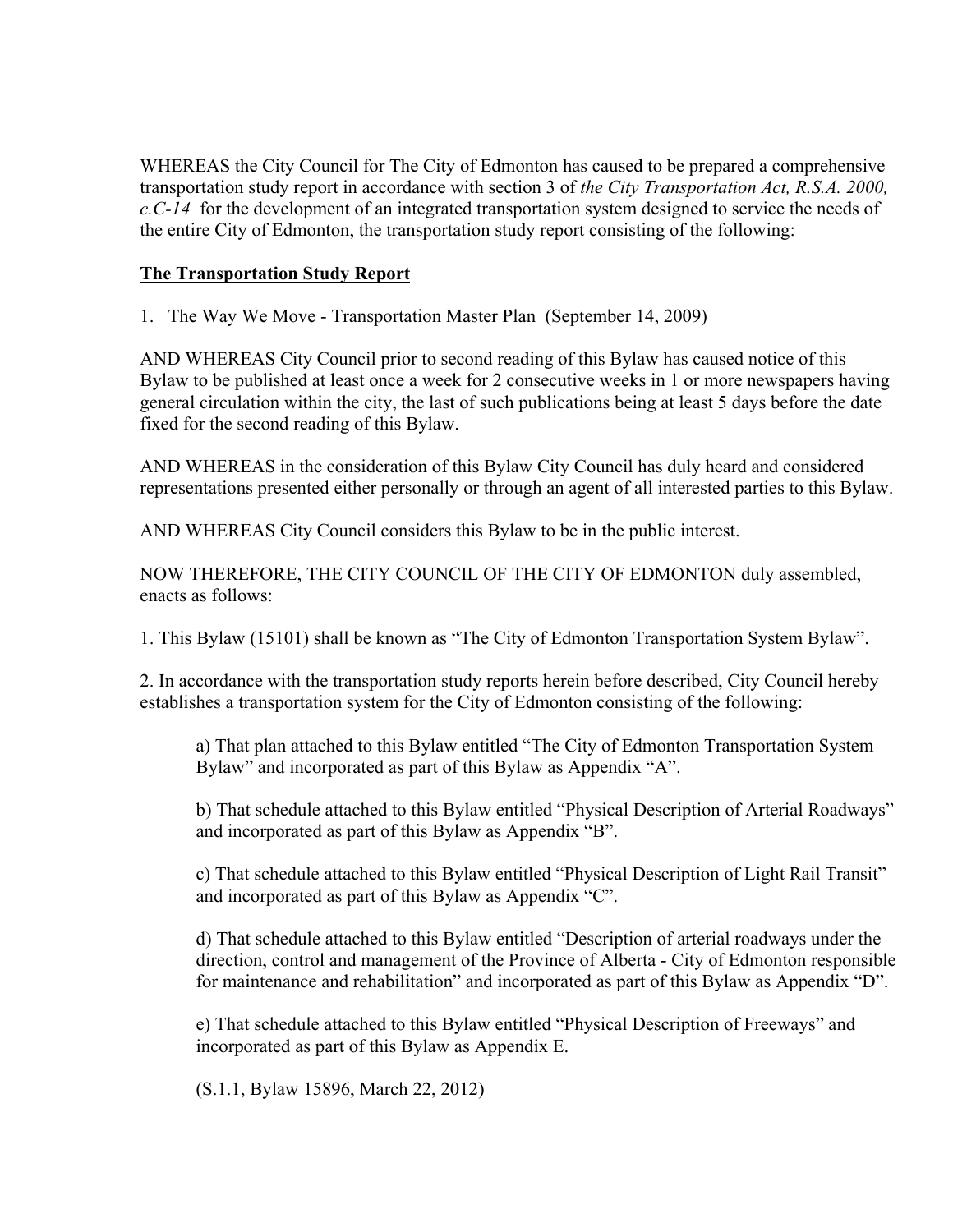subject to the following conditions, namely:

a) That the financial resources necessary for the construction of the said transportation system will be available to the City of Edmonton.

b) That the City of Edmonton may amend this Bylaw from time to time by the addition or deletion of transportation facilities or in any other manner, subject to the approval of the Lieutenant Governor in Council.

3. This Bylaw shall come into force on the date that it is approved by the Lieutenant Governor in Council.

4. The existing Transportation System Bylaw, Bylaw 13423 as amended and all its amendments, is hereby repealed effective the date on which Bylaw 15101 is approved by the Lieutenant Governor in Council.

(NOTE: Consolidation made under Section 69 of the Municipal Government Act, R.S.A 2000, c.L-21 and Bylaw No. 12005, and printed under the City Manager's authority)

Changes to Bylaw 15101, passed by City Council December 15, 2009:

Bylaw 15469, June 21, 2010 Bylaw 15470, July 7, 2010 Bylaw 15896, March 22, 2012 Bylaw 16287, February 4, 2013 Bylaw 18653, October 17, 2020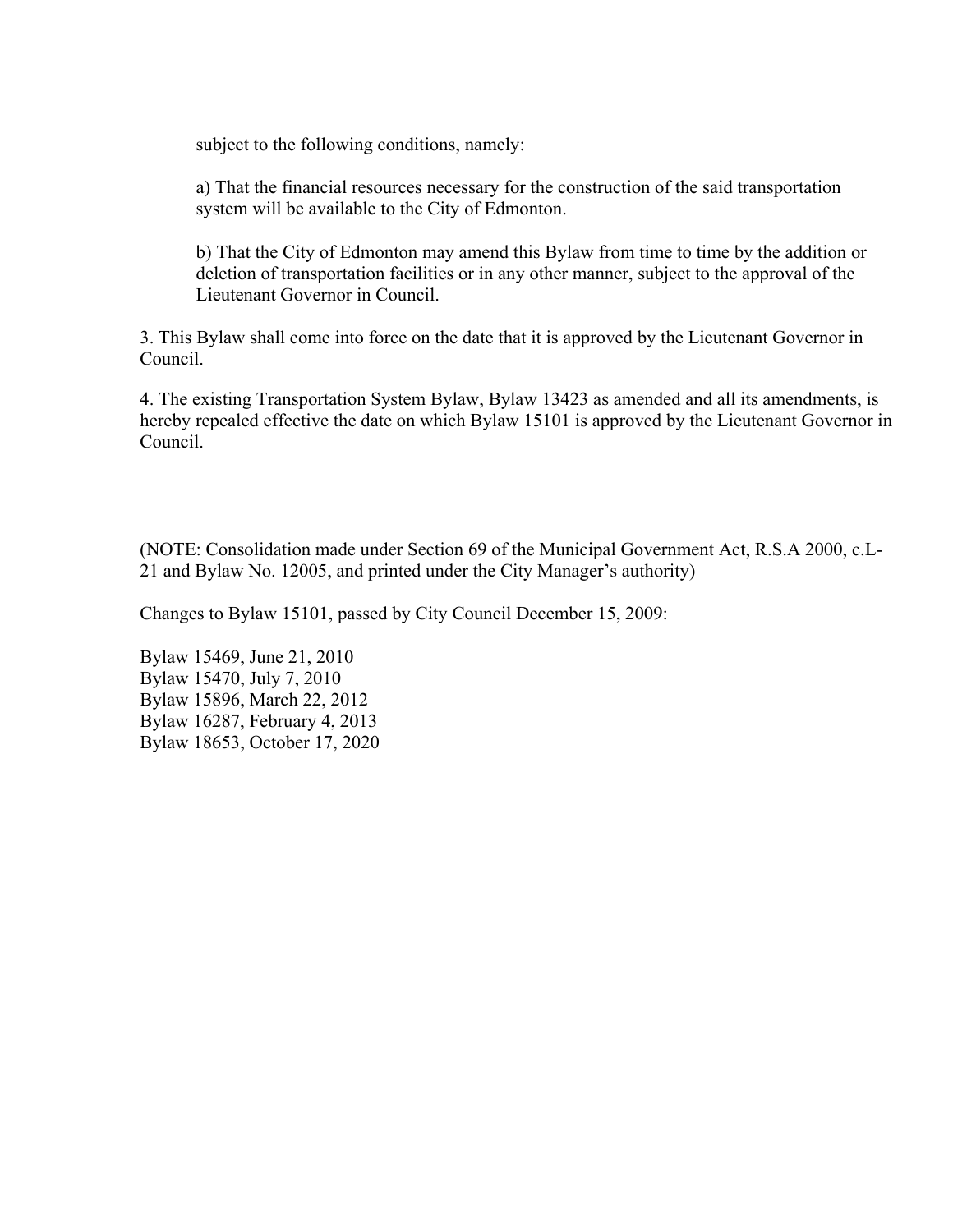Appendix A: The City of Edmonton Transportation System Bylaw

# **Link to Map**

- (S.1, Bylaw 15470, July 7, 2010)
- (S.1, Bylaw 15896, March 22, 2012)
- (S.1, Bylaw 16287, February 4, 2013)
- (S.2, Bylaw 18653, October 17, 2020)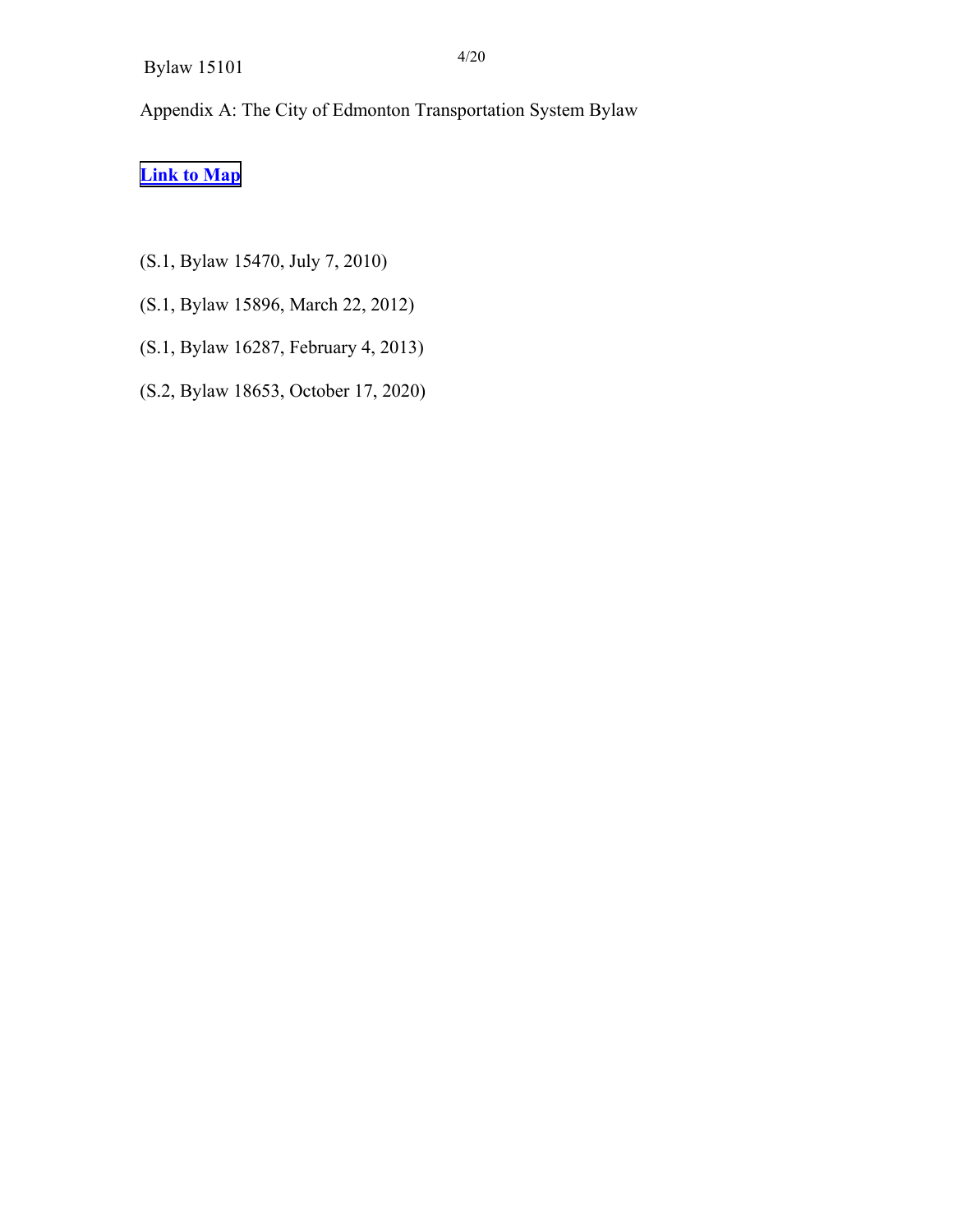Appendix B: Physical Description of Arterial Roadways

#### **1. AVENUES**

# **AVENUE LIMITS**  245 Avenue N.E./N.W. Manning Drive West to City Limit\* 235 Avenue N.W. 18 Street N.W. to 34 Street N.W.  $*$ 227 Avenue N.E./N.W. 17 Street N.E. (Hwy 28A) West to 50 Street N.W. 220 Avenue N.W. Manning Drive Northwest to 50 Street N.W.\* 195 Avenue N.E./N.W. 17 Street N.E. West to 18 Street N.W. 195 Ave N.W. Manning Drive Northwest to 34 Street N.W.\* 195 Avenue N.W. 18 Street N.W. West to City Limit 167 Avenue N.W. Meridian Street (1 Street) West to TUC 167 Avenue N.W. TUC West to 34 Street N.W. 167 Avenue N.W. Manning Drive to 97 Street N.W. 167 Avenue N.W. 112 Street N.W. West to TUC 153 Avenue N.W. Meridian Street (1 Street) West to TUC 153 Avenue N.W. TUC West to 139 Street N.W. 153 Avenue N.W. TUC West to 18 Street N.W. 153 Avenue N.W. 139 Street N.W. West to Mark Messier Trail N.W.\* 137 Avenue N.E. 33 Street N.E. West to 17 Street N.E. 137 Avenue N.W. Victoria Trail N.W. West to TUC 137 Avenue N.W. TUC West to 199 Street N.W. 132 Avenue N.W. 199 Street N.W. Southwest to Winterburn Road N.W.  $(215$  Street)\* 127 Avenue N.W. 66 Street N.W. West to 127 Street N.W. 118 Avenue N.W. Victoria Trail N.W. West to 106 Street N.W.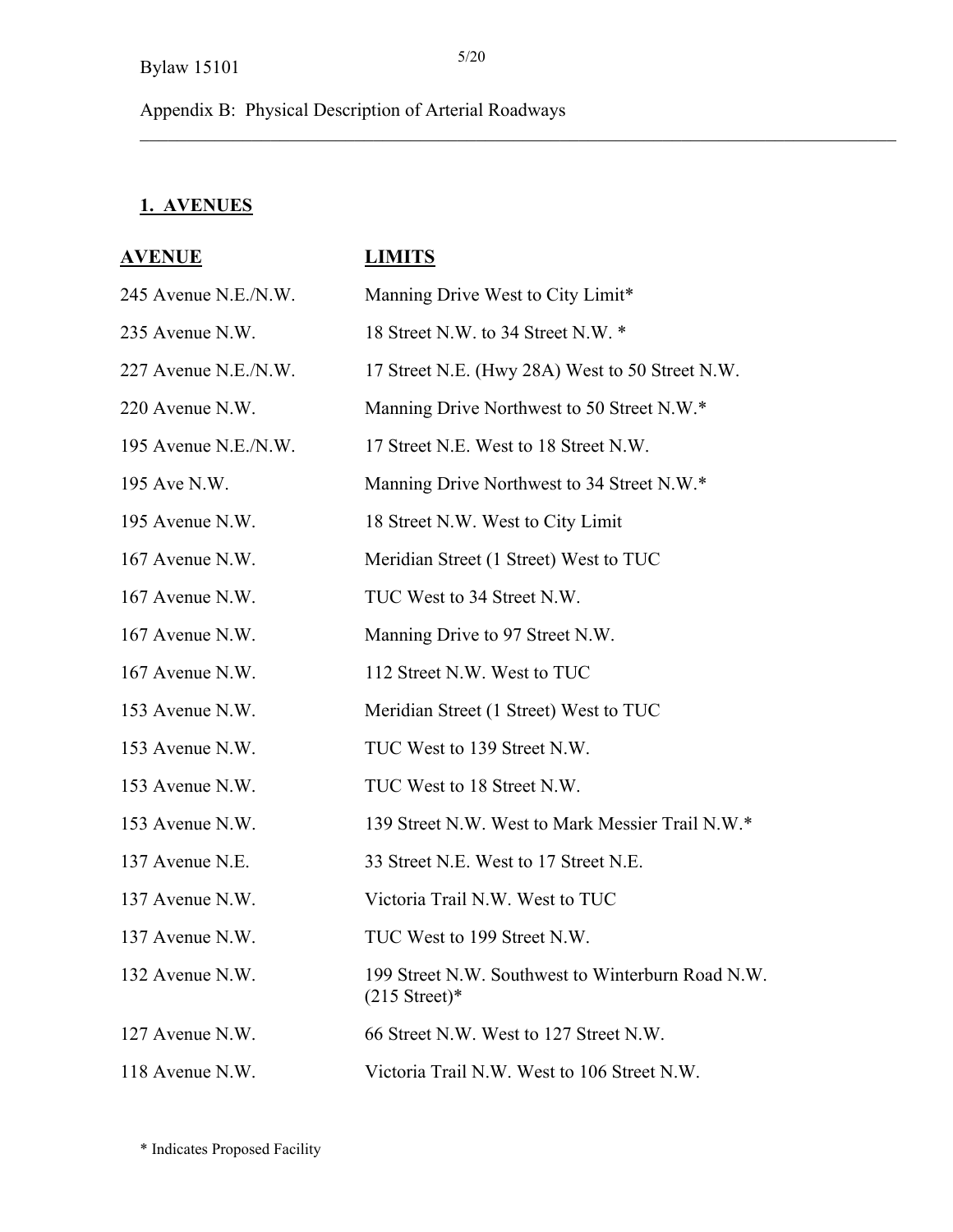# Appendix B: Physical Description of Arterial Roadways

| 118 Avenue N.W.                             | 121 Street N.W. West to 184 Street N.W.           |
|---------------------------------------------|---------------------------------------------------|
| 115 Avenue N.W.                             | 80 Street N.W. West to Fort Road N.W.             |
| 112 Avenue N.W.                             | 50 Street N.W. West to 90 Street N.W.             |
| 111 Avenue N.W.<br>(Norwood Boulevard N.W.) | 90 Street N.W. West to 101 Street N.W.            |
| 111 Avenue N.W.                             | 101 Street N.W. West to TUC                       |
| 111 Avenue N.W.                             | TUC West to 215 Street N.W.*                      |
| 108A Avenue N.W.                            | 97 Street N.W. West to 101 Street N.W.            |
| 108 Avenue N.W.                             | 116 Street N.W. West/Northwest to 119 Street N.W. |
| 107A Avenue N.W.                            | 92 Street N.W. West to 101 Street N.W.            |
| 107 Avenue N.W.                             | 101 Street N.W. West to 184 Street N.W.           |
| 106 Avenue N.W.                             | 50 Street N.W. West to 84 Street N.W.             |
| 106 Avenue N.W.                             | 97 Street N.W. West to 117 Street N.W.            |
| 104 Avenue N.W.                             | 101 Street N.W. West to 121 Street N.W.           |
| 103A Avenue N.W.                            | Jasper Avenue to 101 Street N.W.                  |
| 102 Avenue N.W.                             | 124 Street N.W. West to 139 Street N.W.           |
| 101 Avenue N.W.                             | 95 Street N.W. West to 95A Street N.W.            |
| 101 Avenue N.W.                             | 34 Street N.W. West to 75 Street N.W.             |
| 100 Avenue N.W.                             | 102 Street N.W. West to 116 Street N.W.           |
| 100 Avenue N.W.                             | 149 Street N.W. West to TUC                       |
| 98 Avenue N.W.                              | 50 Street N.W. West to James MacDonald Bridge     |
| 97 Avenue N.W.                              | James MacDonald Bridge West to 109 Street N.W.    |
| 95 Avenue N.W.                              | 170 Street N.W. West to 189 Street N.W.           |
| 92 Avenue N.W.                              | East City Limit to 50 Street N.W.                 |
| 90 Avenue N.W.                              | 50 Street N.W. West to 85 Street N.W.             |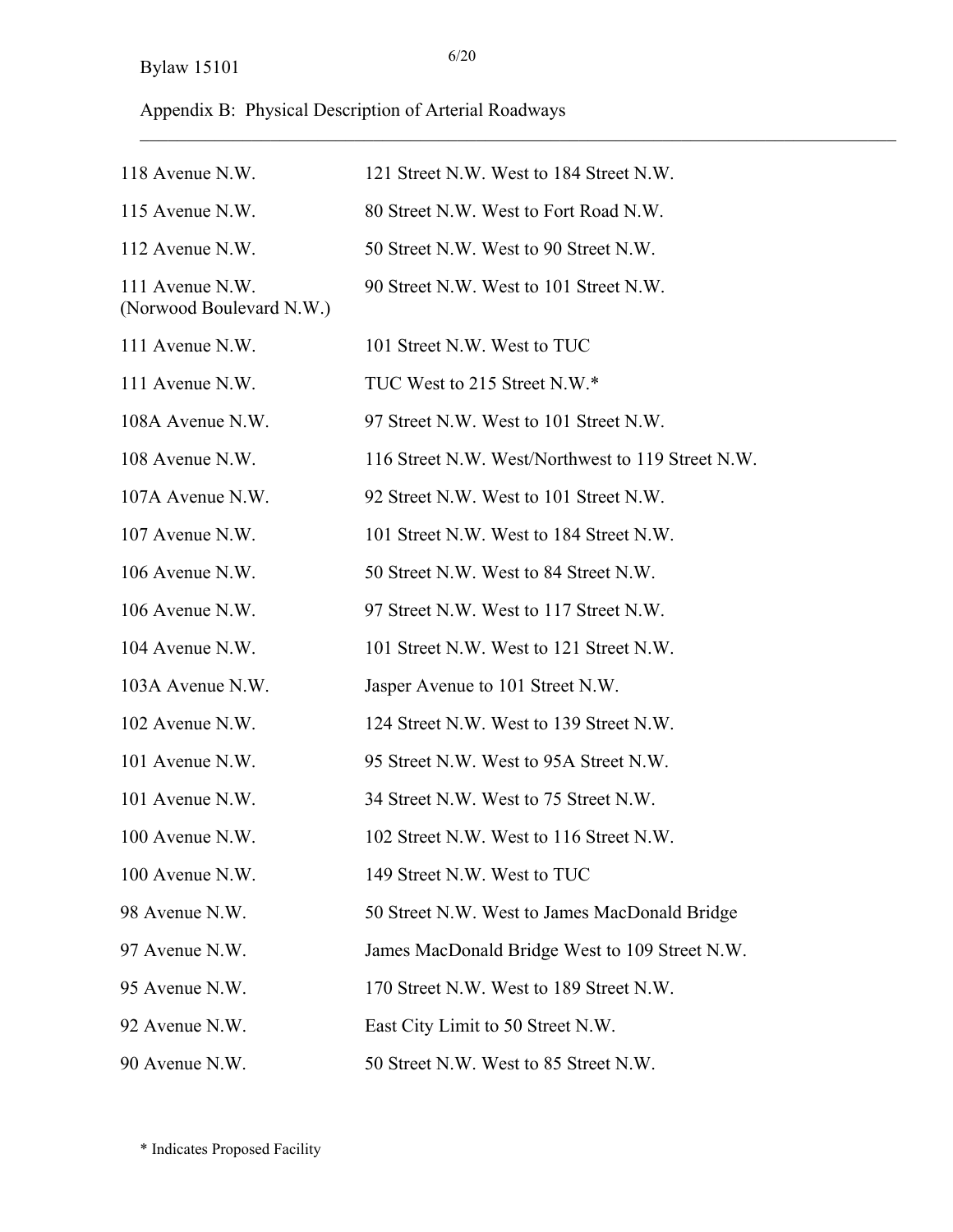# Appendix B: Physical Description of Arterial Roadways

| 87 Avenue N.W.                        | 109 Street N.W. West to Groat Road N.W.                   |
|---------------------------------------|-----------------------------------------------------------|
| 87 Avenue N.W.                        | 142 Street N.W. West to TUC                               |
| 82 Avenue N.W.<br>(Whyte Avenue N.W.) | 71 Street N.W. West to 114 Street N.W.                    |
| 71 Avenue N.W.                        | 113 Street N.W. West to Belgravia Road N.W.               |
| 69 Avenue N.W.                        | 170 Street N.W. West to 188 Street N.W.                   |
| 63 Avenue N.W.                        | 86 Street N.W. West to 104 Street N.W.                    |
| 62 Avenue N.W.                        | TUC West to Hemingway Road N.W.                           |
| 62 Avenue N.W.                        | Hemingway Road West to Winterburn Road (215 St.) N.W. *   |
| 61 Avenue N.W.                        | 104 Street N.W. West to 113 Street N.W.                   |
| 60 Avenue N.W.                        | 113 Street N.W. West to 115 Street N.W.                   |
| 51 Avenue N.W.                        | 86 Street N.W. West to 122 Street N.W.                    |
| 40 Avenue N.W.                        | Terwillegar Drive N.W. West to Riverbend Road N.W.        |
| 38 Avenue N.W.                        | West of TUC Northwest to C.N. Rail Tracks.*               |
| 38 Avenue N.W.                        | C.N. Rail Tracks West to 34 Street N.W.                   |
| 35 Avenue N.W.                        | 199 Street N.W. West to Winterburn Road (215 St.) N.W.    |
| 34 Avenue N.W.                        | 34 Street N.W. West to 119 Street N.W.                    |
| 34 Avenue N.W.                        | West of TUC Southwest to 23 Avenue N.W.*                  |
| 28 Avenue N.W.                        | 66 Street N.W. West to Parsons Road N.W.                  |
| 23 Avenue N.W.                        | TUC West to Terwillegar Drive N.W.                        |
| 23 Avenue N.W.                        | TUC West to East of 17 Street N.W.*                       |
| 23 Avenue N.W.                        | 184 Street N.W. West to Winterburn Road N.W. (215 Street) |
| 25 Avenue S.W.                        | 50 Street S.W. West to 88 Street S.W.*                    |
| 25 Avenue S.W.                        | 88 Street S.W. to 91 Street S.W.                          |
| 25 Avenue S.W.                        | 91 Street S.W. to Service Road West of Hwy 2 S.W.*        |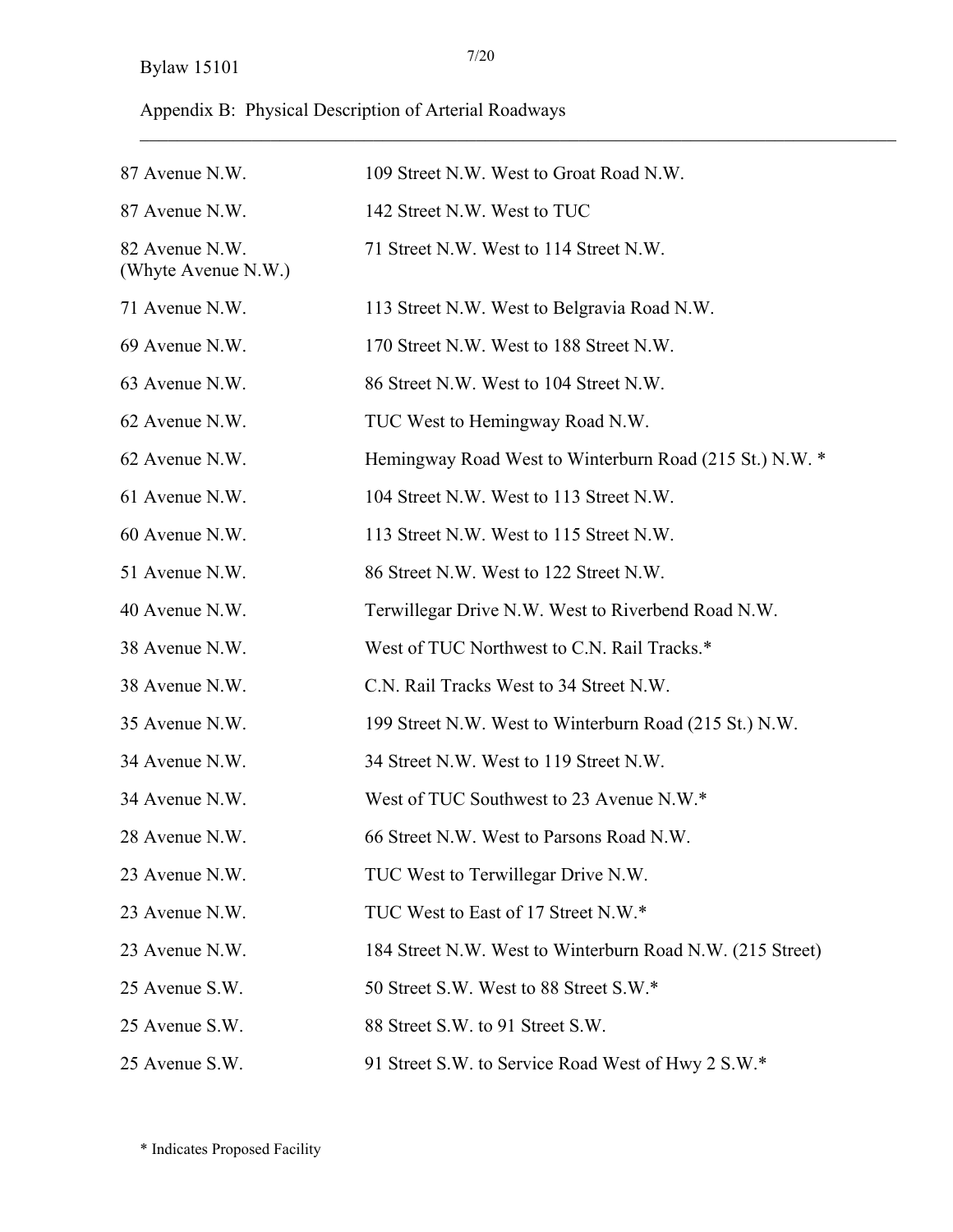# Appendix B: Physical Description of Arterial Roadways

| 25 Avenue S.W. | Service Road West of Hwy 2 S.W. West to 111 Street S.W.* |
|----------------|----------------------------------------------------------|
| 25 Avenue S.W. | 111 Street S.W. to James Mowatt Trail S.W.               |
| 28 Avenue S.W. | Heritage Valley Trail S.W. West to 141 Street S.W.*      |
| 28 Avenue S.W. | 141 Street S.W. to West of Chappelle Boulevard S.W.      |
| 28 Avenue S.W. | West of Chappelle Boulevard S.W. to 184 Street S.W.*     |
| 30 Avenue S.W. | Cunningham Drive S.W. West to 127 Street S.W.            |
| 41 Avenue S.W. | East City Limit West to Service Road East of Hwy. 2 S.W. |
| 41 Avenue S.W. | Service Road West of Hwy. 2 S.W. West to 184 Street S.W. |

# **2. STREETS**

| <b>STREET</b>       | <b>LIMITS</b>                                 |
|---------------------|-----------------------------------------------|
| 6 Street N.E.       | 20 Street N.E. to 245 Avenue N.E. *           |
| 17 Street N.E.      | Hwy. 16 East North to 137 Avenue N.E.         |
| 17 Street N.E.      | 195 Avenue N.E. North to Manning Drive        |
| 17 Street S.W.      | South City Limit North to TUC                 |
| 17 Street N.W./S.W. | TUC North to Sherwood Park Freeway            |
| 18 Street N.W.      | 153 Avenue N.W. North to TUC                  |
| 18 Street N.W.      | <b>TUC North to North City Limit</b>          |
| 15 Street N.W.      | 220 Avenue N.W. Northeast to Meridian Street* |
| 20 Street N.W./N.E. | 220 Avenue N.W. Northeast to City Limit*      |
| 34 Street S.W.      | South City Limit North to TUC                 |
| 34 Street N.W.      | TUC North to Sherwood Park Freeway            |
| 34 Street N.W.      | 153 Avenue N.W. North to 167 Avenue N.W.      |
| 34 Street N.W.      | <b>TUC North to North City Limit</b>          |
| 50 Street S.W.      | South City Limit North to TUC                 |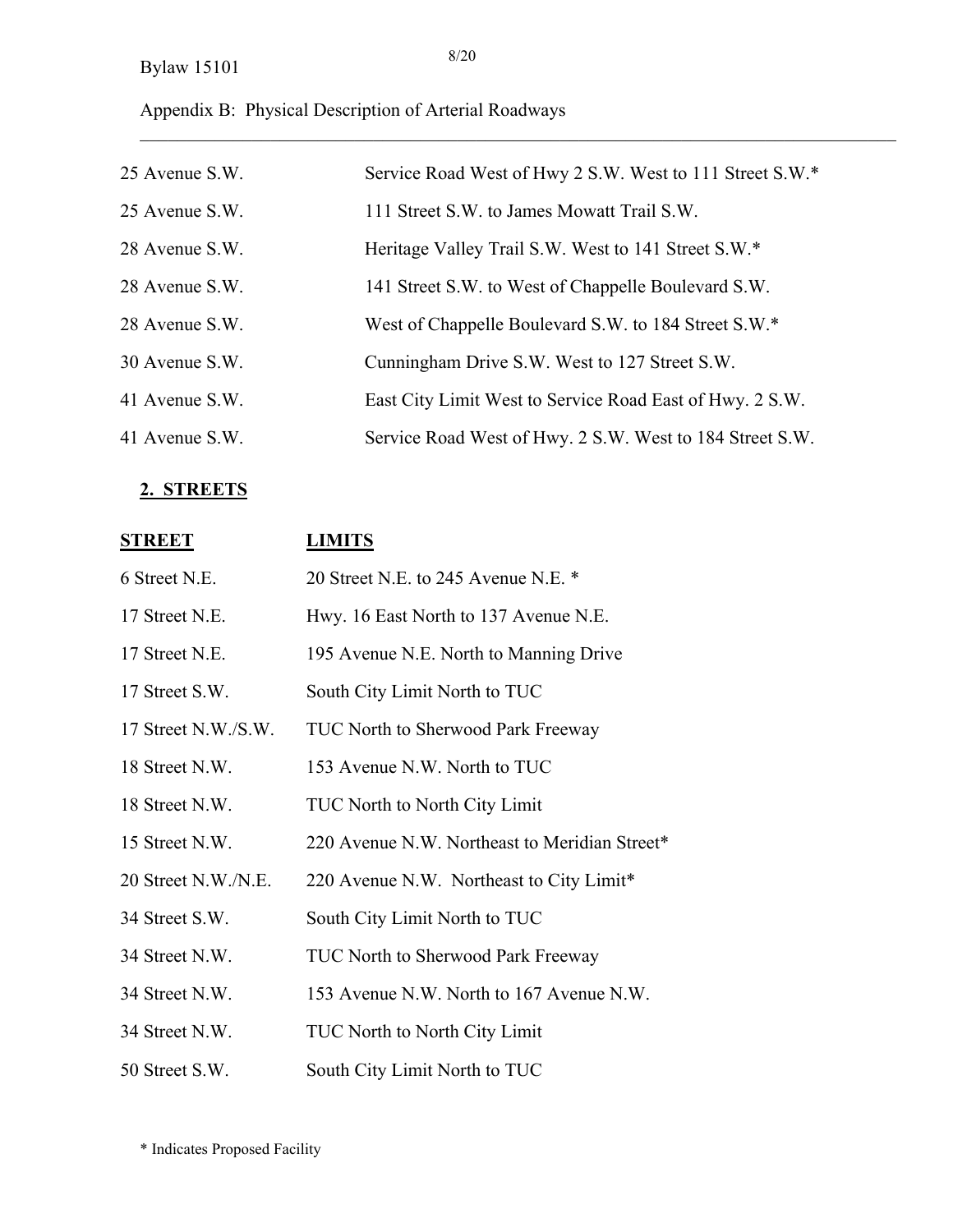|  | Appendix B: Physical Description of Arterial Roadways |  |
|--|-------------------------------------------------------|--|
|  |                                                       |  |

| 50 Street N.W.  | TUC North to 106 Avenue N.W.                    |
|-----------------|-------------------------------------------------|
| 50 Street N.W.  | 112 Avenue N.W. North to 167 Avenue N.W.        |
| 50 Street N.W.  | 167 Avenue N.W. North to TUC*                   |
| 50 Street N.W.  | TUC North to North City Limit                   |
| 50 Street N.W.  | TUC Northeast to 34 Street N.W.*                |
| 50 Street N.W.  | 235 Avenue N.W. Northwest to City Limit*        |
| 66 Street S.W.  | South City Limit North to 25 Avenue S.W.*       |
| 66 Street S.W.  | South City Limit North to TUC                   |
| 66 Street N.W.  | TUC North to Whitemud Drive N.W.                |
| 66 Street N.W.  | 118 Avenue N.W. North to TUC                    |
| 66 Street N.W.  | West City Limit Northeast to 50 Street N.W.*    |
| 75 Street N.W.  | Whitemud Drive N.W. North to 98 Avenue N.W.     |
| 80 Street N.W.  | 115 Avenue N.W. North to Fort Road N.W.         |
| 82 Street N.W.  | Jasper Avenue N.W. North to TUC                 |
| 83 Street N.W   | Argyll Road N.W. North to 90 Avenue N.W.        |
| 84 Street N.W.  | 98 Avenue N.W. North to 106 Avenue N.W.         |
| 85 Street N.W.  | 90 Avenue N.W. North to 98 Avenue N.W.          |
| 86 Street N.W.  | Stadium Road N.W. North to Fort Road N.W.       |
| 91 Street S.W.  | South City Limit North to 30 Avenue S.W.*       |
| 91 Street S.W.  | 30 Avenue S.W. North to TUC                     |
| 91 Street N.W.  | TUC North to 63 Avenue N.W                      |
| 95 Street N.W.  | 101 Avenue N.W. North to 118 Avenue N.W.        |
| 97 Street N.W.  | Jasper Avenue N.W. North to TUC                 |
| 99 Street N.W.  | 34 Avenue N.W. North to Saskatchewan Drive N.W. |
| 100 Street N.W. | MacDonald Drive N.W. North to 103A Avenue N.W.  |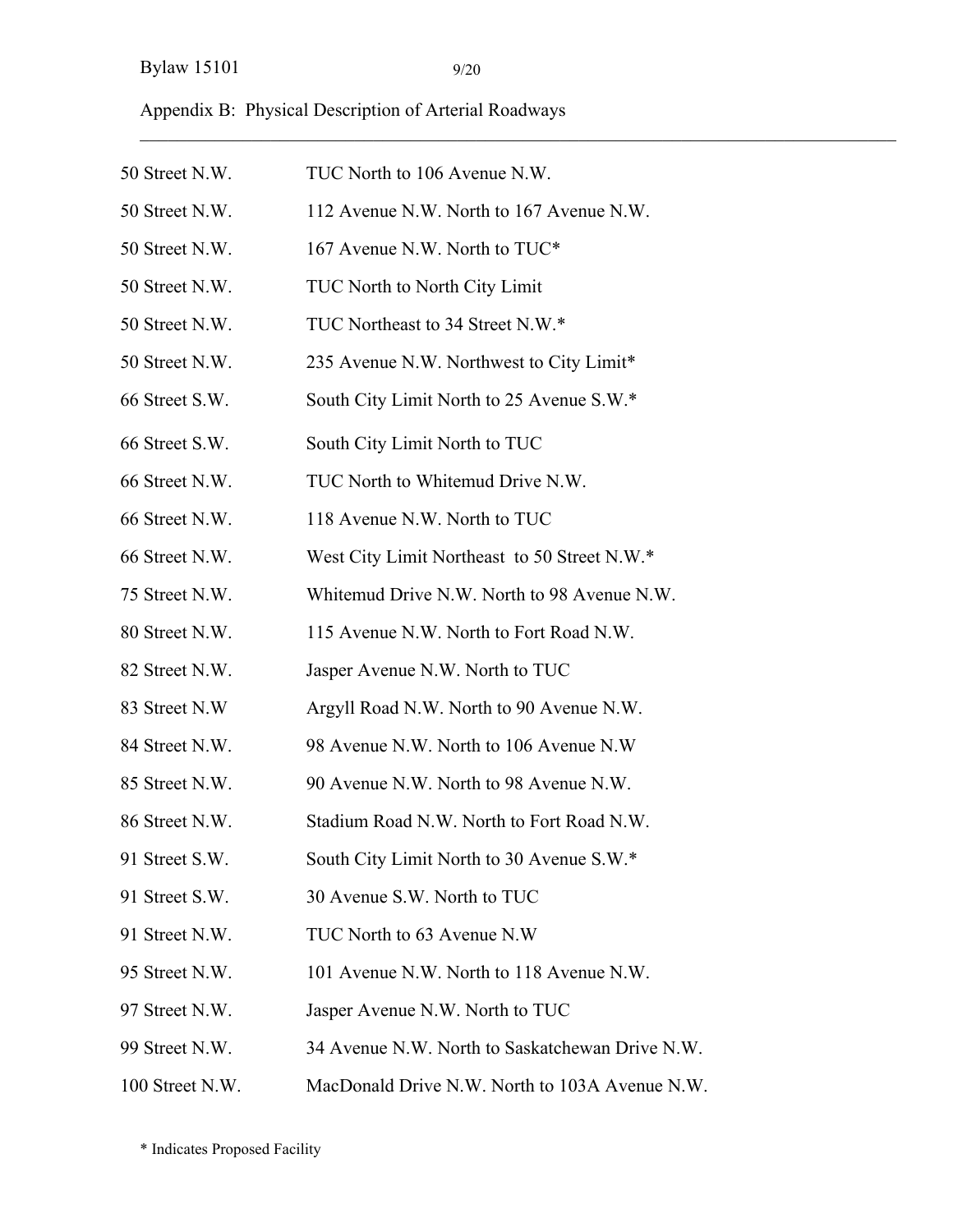10/20

 $\mathcal{L}_\mathcal{L} = \{ \mathcal{L}_\mathcal{L} = \{ \mathcal{L}_\mathcal{L} = \{ \mathcal{L}_\mathcal{L} = \{ \mathcal{L}_\mathcal{L} = \{ \mathcal{L}_\mathcal{L} = \{ \mathcal{L}_\mathcal{L} = \{ \mathcal{L}_\mathcal{L} = \{ \mathcal{L}_\mathcal{L} = \{ \mathcal{L}_\mathcal{L} = \{ \mathcal{L}_\mathcal{L} = \{ \mathcal{L}_\mathcal{L} = \{ \mathcal{L}_\mathcal{L} = \{ \mathcal{L}_\mathcal{L} = \{ \mathcal{L}_\mathcal{$ 

Appendix B: Physical Description of Arterial Roadways

| 101 Street N.W.                       | MacDonald Drive N.W. North to 118 Avenue N.W.          |
|---------------------------------------|--------------------------------------------------------|
| 101 Street S.W.                       | South City Limit Northeast to 91 Street S.W.*          |
| 102 Street N.W.                       | 100 Avenue N.W. North to MacDonald Drive N.W.          |
| 104 Street N.W.                       | 55 Avenue N.W. North to Saskatchewan Drive N.W.        |
| 104 Street N.W.                       | River Valley Road N.W. North to 97 Avenue N.W.         |
| 105 Street N.W.                       | River Valley Road N.W. North to 107 Avenue N.W.        |
| 106 Street N.W.                       | 97 Avenue N.W. North to Jasper Avenue N.W.             |
| 106 Street N.W.                       | Kingsway N.W. North to 120 Avenue N.W.                 |
| 107 Street N.W.                       | 120 Avenue N.W. North to Yellowhead Trail N.W.         |
| 109 Street N.W./<br>High Level Bridge | 61 Avenue N.W. North to Princess Elizabeth Avenue N.W. |
| 111 Street S.W.                       | Ellerslie Road S.W. (9 Avenue S.W.) North to TUC       |
| 111 Street N.W.                       | TUC North to 61 Avenue N.W.                            |
| 112 Street N.W.                       | 82 Avenue N.W. North to 87 Avenue N.W.                 |
| 112 Street N.W.                       | Castle Downs Road N.W. North to 176 Avenue N.W.        |
| 113 Street N.W.                       | 61 Avenue N.W. North to 72 Avenue N.W.                 |
| 113A Street N.W.                      | 127 Avenue N.W. North to 153 Avenue N.W.               |
| 114 Street N.W.                       | 72 Avenue N.W. North to 87 Avenue N.W.                 |
| 116 Street N.W.                       | 100 Avenue N.W. North to 108 Avenue N.W.               |
| 117 Street N.W.                       | 106 Avenue N.W. North to 108 Avenue N.W.               |
| 119 Street N.W.                       | 108 Avenue N.W. North to Kingsway N.W.                 |
| 119 Street N.W.                       | 23 Avenue N.W. North to Whitemud Drive N.W.            |
| 121 Street N.W.                       | Kingsway N.W. North to Yellowhead Trail N.W.           |
| 122 Street N.W.                       | Whitemud Drive N.W. North to Fox Drive N.W.            |
| 124 Street N.W.                       | Jasper Avenue N.W. North to 118 Avenue N.W.            |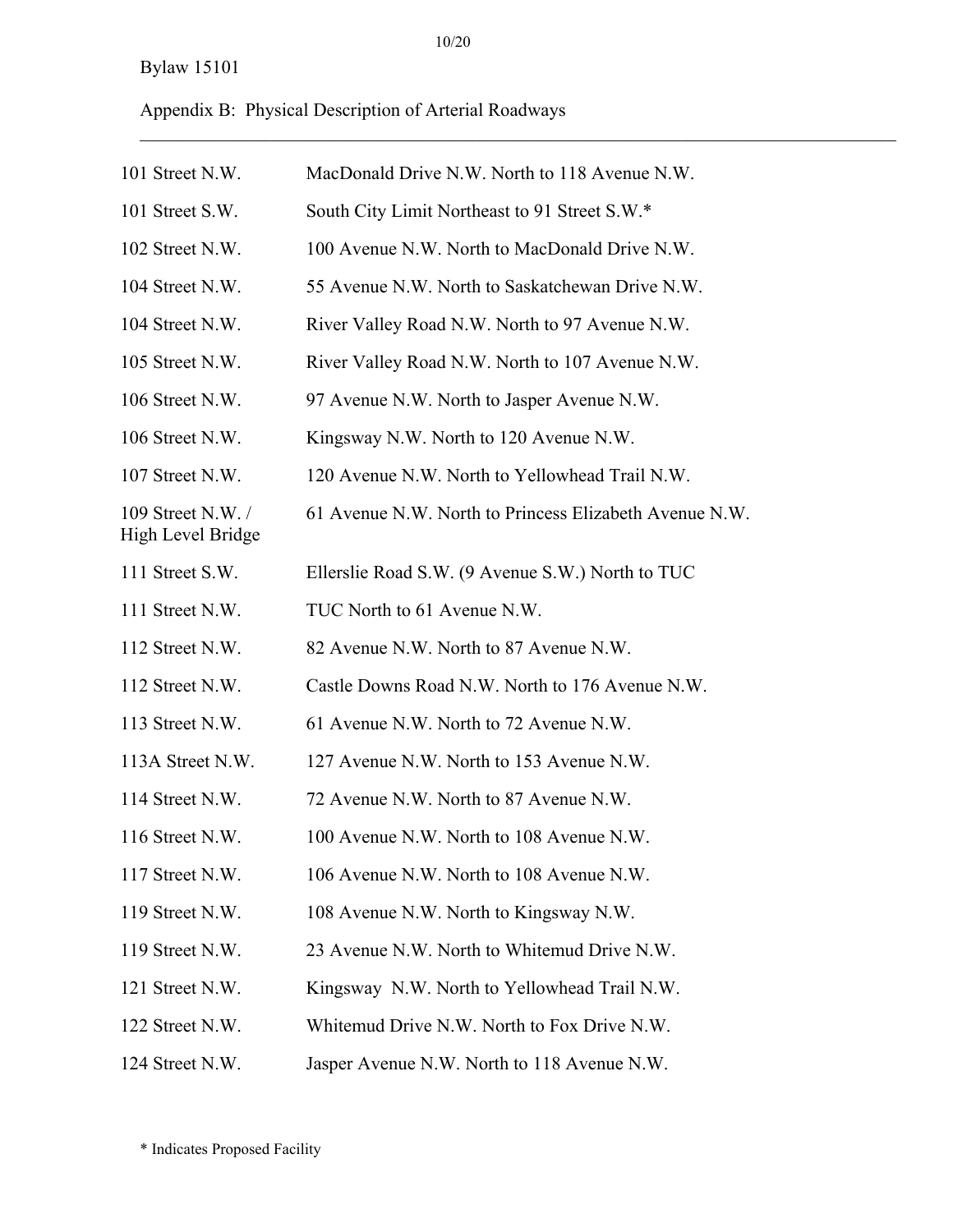Appendix B: Physical Description of Arterial Roadways

| 127 Street S.W.      | South City Limit North to TUC                                     |
|----------------------|-------------------------------------------------------------------|
| 127 Street N.W.      | 118 Avenue N.W. North to TUC                                      |
| 127 Street N.W.      | TUC North to North City Limit                                     |
| 127 Street N.W.      | TUC Northwest to North City Limit*                                |
| 141 Street S.W.      | 28 Avenue S.W. to Ellerslie Road S.W. (9 Avenue S.W.)             |
| 142 Street N.W.      | 87 Avenue N.W. North to Yellowhead Trail N.W.                     |
| 142 Street N.W.      | 137 Avenue N.W. North to TUC                                      |
| 149 Street N.W.      | Whitemud Drive N.W. North to 137 Avenue N.W.                      |
| 156 Street N.W.      | 87 Avenue N.W. North to Mark Messier Trail N.W.                   |
| 159 Street N.W.      | South of Whitemud Drive N.W. North to 87 Avenue N.W.              |
| 163 Street N.W.      | 87 Avenue N.W. North to 107 Avenue N.W.                           |
| 170 Street N.W.      | Callingwood Road N.W. North to TUC                                |
| 178 Street N.W.      | Callingwood Road N.W. North to 118 Avenue                         |
| 184 Street S.W.      | South City Limit North to Ellerslie Road (9 Avenue S.W.)          |
| 184 Street S.W.      | South City Limit Northwest to 35 Avenue S.W.*                     |
| 184 Street N.W.      | 23 Avenue N.W. North to TUC                                       |
| 184 Street N.W.      | 100 Avenue N.W. North to TUC                                      |
| 199 Street S.W./N.W. | Quadrant Avenue North to Lessard Road N.W.                        |
| 199 Street N.W.      | North of 35 Avenue N.W. North to Lessard Road N.W.*               |
| 199 Street N.W.      | Lessard Road N.W. to Guardian Road N.W.                           |
| 207 Street S.W.      | Ellerslie Road S.W. (9 Avenue S.W.) North to Quadrant Avenue S.W. |
| 231 Street N.W.      | Whitemud Drive N.W. North to Hwy 16                               |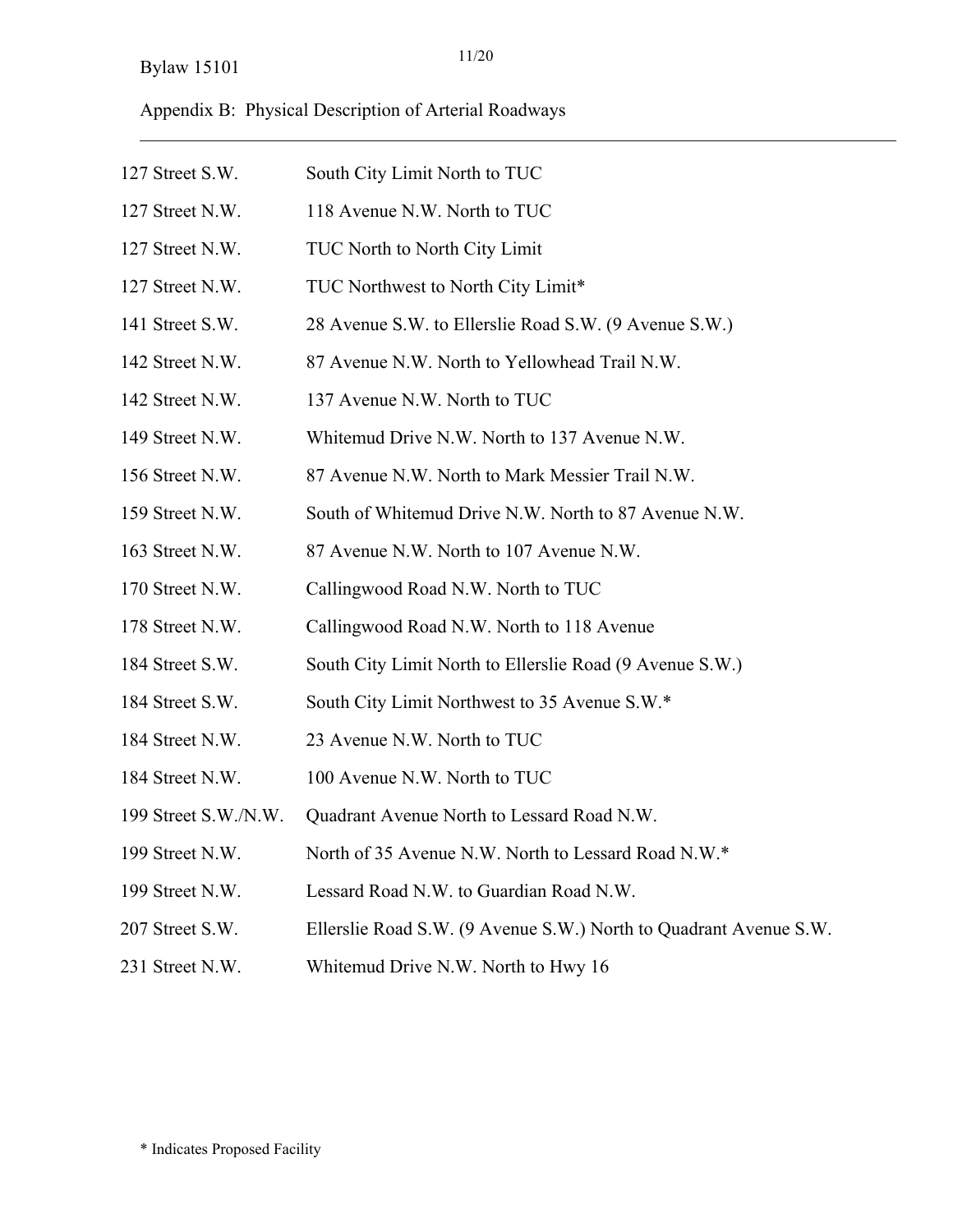Appendix B: Physical Description of Arterial Roadways

# **3. NAMED ROADWAYS**

| <b>ROADWAY</b>                           | <b>LIMITS</b>                                             |
|------------------------------------------|-----------------------------------------------------------|
| Alex Taylor Road N.W.                    | Rowland Road N.W. North to Jasper Avenue N.W.             |
| Allendale Road N.W.                      | 104 Street N.W. Southwest to 106 Street N.W.              |
| Argyll Road N.W.                         | Sherwood Park Freeway N.W. Southwest to 86 Street N.W.    |
| Aurum Road N.E.                          | 33 Street N.E. to 25 Street N.E.                          |
| Aurum Road N.E.                          | 25 Street N. E. Southwest to TUC*                         |
| Belgravia Road N.W.                      | 113 Street N.W. West to Fox Drive N.W.                    |
| Bellamy Hill N.W.                        | 97 Avenue N.W. North to MacDonald Drive N.W.              |
| Calgary Trail N.W.                       | TUC North to 55 Avenue N.W.                               |
| Campbell Road N.W.                       | Mark Messier Trail N.W. Northeast to TUC                  |
| Callingwood Road N.W.                    | 170 Street N.W. West to TUC                               |
| Castle Downs Road N.W.                   | 153 Avenue N.W. Northeast to 97 Street N.W.               |
| Connors Road N.W.                        | 85 Street N.W. Northwest to Low Level Bridge              |
| Ellerslie Road S.W.<br>$(9$ Avenue S.W.) | East City Limit West to 184 Street S.W.                   |
| Ellerslie Road S.W.<br>$(9$ Avenue S.W.) | Allan Drive to 184 Street S.W.*                           |
| Ellerslie Road S.W.<br>$(9$ Avenue S.W.) | 207 Street S.W. West to Winterburn Road S.W. (215 Street) |
| Fort Road N.W.                           | 86 Street N.W. Northeast to 115 Avenue N.W.               |
| Fort Road N.W.                           | 80 Street N.W. Northeast to 137 Avenue N.W.               |
| Fox Drive N.W.                           | Belgravia Road N.W. West to Whitemud Drive N.W.           |
| Gateway Boulevard N.W.                   | TUC North to Saskatchewan Drive N.W.                      |
| Grierson Hill N.W.                       | Low Level Bridge Northeast to 95A Street N.W.             |
| Groat Road N.W.                          | 87 Avenue N.W. North to 118 Avenue N.W.                   |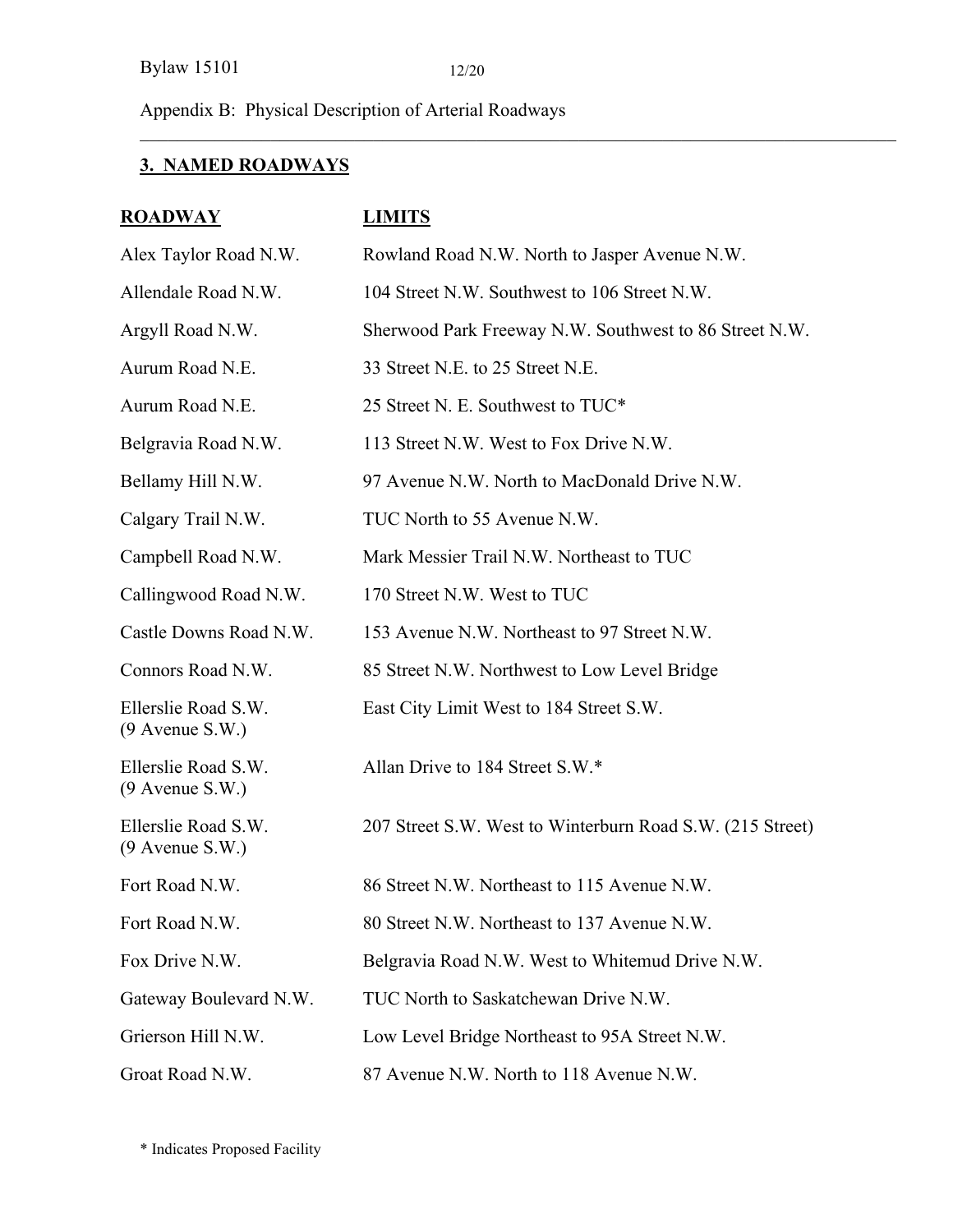## Appendix B: Physical Description of Arterial Roadways

| Guardian Road N.W.                          | 199 Street N.W. North to Whitemud Drive N.W.                      |
|---------------------------------------------|-------------------------------------------------------------------|
| Heritage Valley Trail S.W.                  | South City Limit North to TUC *                                   |
| James Mowatt Trail S.W.                     | 25 Avenue S.W. to TUC                                             |
| James Mowatt Trail S.W.                     | 127 Street S.W. North to 25 Avenue S.W.*                          |
| Jasper Avenue N.W.                          | 82 Street N.W. Southwest to 124 Street N.W.                       |
| Kingsway N.W.                               | 101 Street N.W. Northwest to 121 Street N.W.                      |
| Lessard Road N.W.                           | Callingwood Road N.W. South/Southwest to TUC                      |
| Lessard Road N.W.                           | TUC Southwest to 199 Street N.W.                                  |
| Lessard Road N.W.                           | 199 Street N.W. Southwest to Winterburn Road (215 St.)<br>$N.W.*$ |
| Lewis Estates Boulevard<br>N.W.             | Whitemud Drive N.W. North to Suder Greens Drive N.W.              |
| MacDonald Drive N.W.                        | 100 Street N.W. West to 102 Street N.W.                           |
| Manning Drive N.W.                          | 137 Avenue N.W. Northeast to TUC                                  |
| Mark Messier Trail N.W.                     | 137 Avenue N.W. Northwest to North City Limit                     |
| Mayfield Road N.W.                          | Stony Plain Road N.W. Northeast to 111 Avenue N.W.                |
| McDougall Hill N.W.                         | Low Level Bridge North to MacDonald Drive N.W.                    |
| McDougall Hill N.W. /<br>Rossdale Road N.W. | Low Level Bridge Southwest to 105 Street N.W.                     |
| Meadowlark Road N.W.                        | 87 Avenue N.W. Northeast to 91A Avenue N.W.                       |
| Meridian Street (1 Street)                  | 153 Avenue N.E. North to 195 Avenue N.E.                          |
| Meridian Street (1 Street)                  | Highway 15 North to North City Limit                              |
| Meridian Street (1 Street)                  | Manning Drive Northwest to 18 St N.W.*                            |
| Parsons Road N.W./S.W.                      | 91 Street S.W. North to TUC                                       |
| Parsons Road N.W./S.W.                      | TUC to 34 Avenue N.W.                                             |
| Princess Elizabeth Ave. N.W.                | Kingsway N.W. Northeast to 101 Street N.W.                        |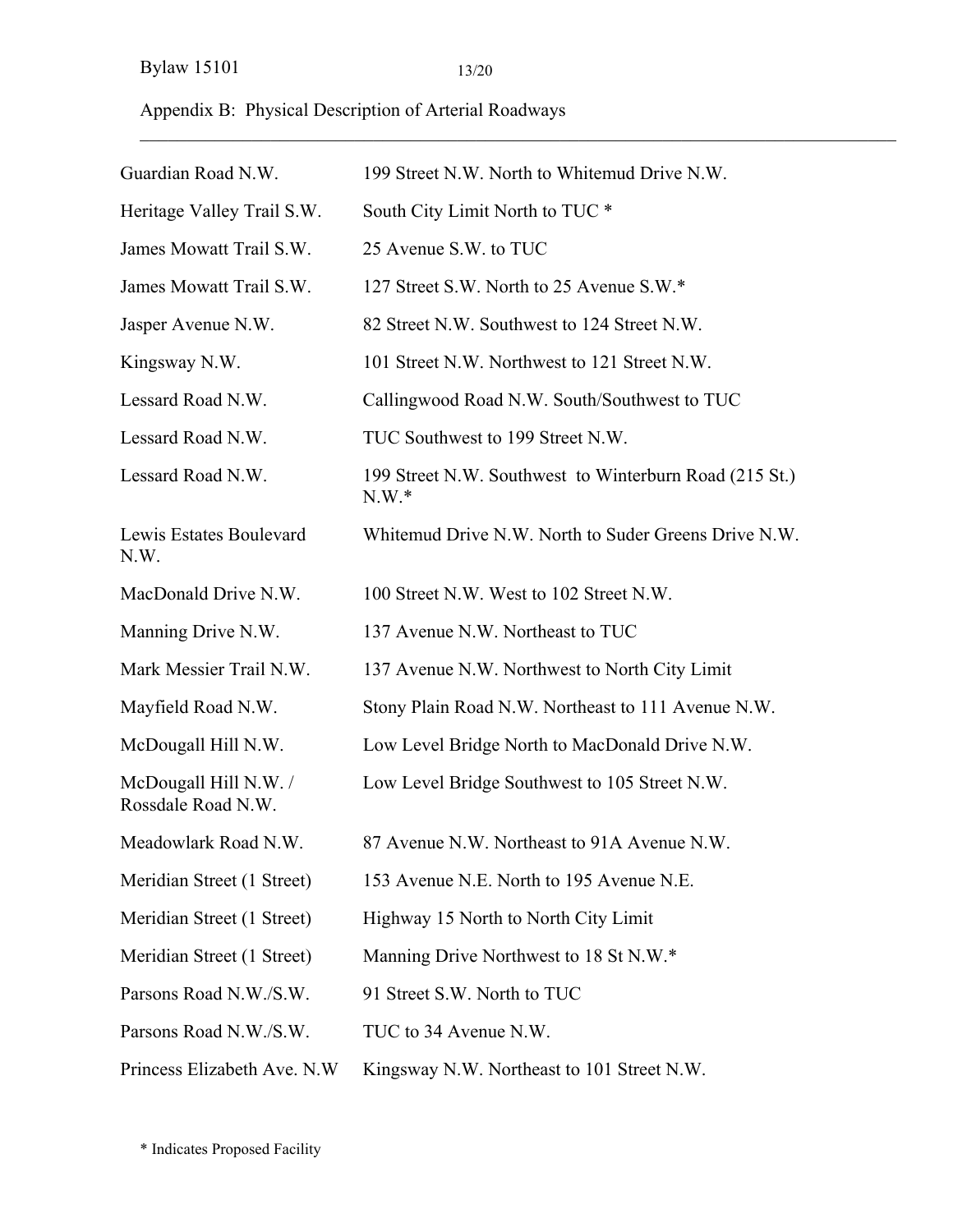| Appendix B: Physical Description of Arterial Roadways |  |  |
|-------------------------------------------------------|--|--|
|                                                       |  |  |

| Quadrant Avenue S.W.                 | 199 Street S.W. West to 207 Street S.W.                                           |
|--------------------------------------|-----------------------------------------------------------------------------------|
| Queen Elizabeth Park Road<br>N.W.    | Saskatchewan Drive N.W. Northwest to Walterdale Hill Road<br>N.W.                 |
| Rabbit Hill Road N.W.                | 28 Avenue S.W. North to Ellerslie Road S.W.*                                      |
| Rabbit Hill Road N.W.                | Ellerslie Road S.W. North to TUC                                                  |
| Rabbit Hill Road N.W.                | TUC North/Northwest to Riverbend Road N.W.                                        |
| Riverbend Road N.W.                  | Terwillegar Drive N.W. Northwest to 40 Avenue N.W.                                |
| River Valley Road N.W.               | 105 Street N.W. West to Groat Road N.W.                                           |
| Roper Road N.W.                      | 17 Street N.W. West to 46 Street N.W.*                                            |
| Roper Road N.W.                      | 46 Street N.W. West to 86 Street N.W.                                             |
| Rossdale Road N.W.                   | River Valley Road N.W. North to Bellamy Hill N.W.                                 |
| Rowland Road N.W.                    | 84 Street N.W. West to 95 Street N.W.                                             |
| St. Albert Trail N.W.                | 118 Avenue N.W. Northwest to 137 Avenue N.W.                                      |
| Saskatchewan Drive N.W.              | 99 Street N.W. West to 109 Street N.W.                                            |
| Saskatchewan Drive N.W.              | University Avenue N.W. North to 87 Avenue N.W.                                    |
| <b>Sherwood Park Freeway</b><br>N.W. | West of 50 Street N.W. to 71 Street N.W.                                          |
| Stadium Road N.W.                    | 86 Street N.W. Southwest to 92 Street N.W.                                        |
| Stony Plain Road N.W.                | 121 Street N.W. West to TUC                                                       |
| Strathcona (Scona) Road<br>N.W       | Saskatchewan Drive N.W. North to Connors Road N.W.                                |
| Suder Greens Drive N.W.              | Webber Greens Drive N.W. Southwest to Winterburn Road<br>$(215 \text{ St.})$ N.W. |
| Terrace Road N.W.                    | 101 Avenue N.W. Southwest to 98 Avenue N.W.                                       |
| University Avenue N.W.               | 114 Street N.W. West to Saskatchewan Drive N.W.                                   |
| Victoria Park Road N.W.              | 116 Street N.W. West to Groat Road N.W.                                           |
| Victoria Trail N.W.                  | 118 Avenue N.W. North to 153 Avenue N.W.                                          |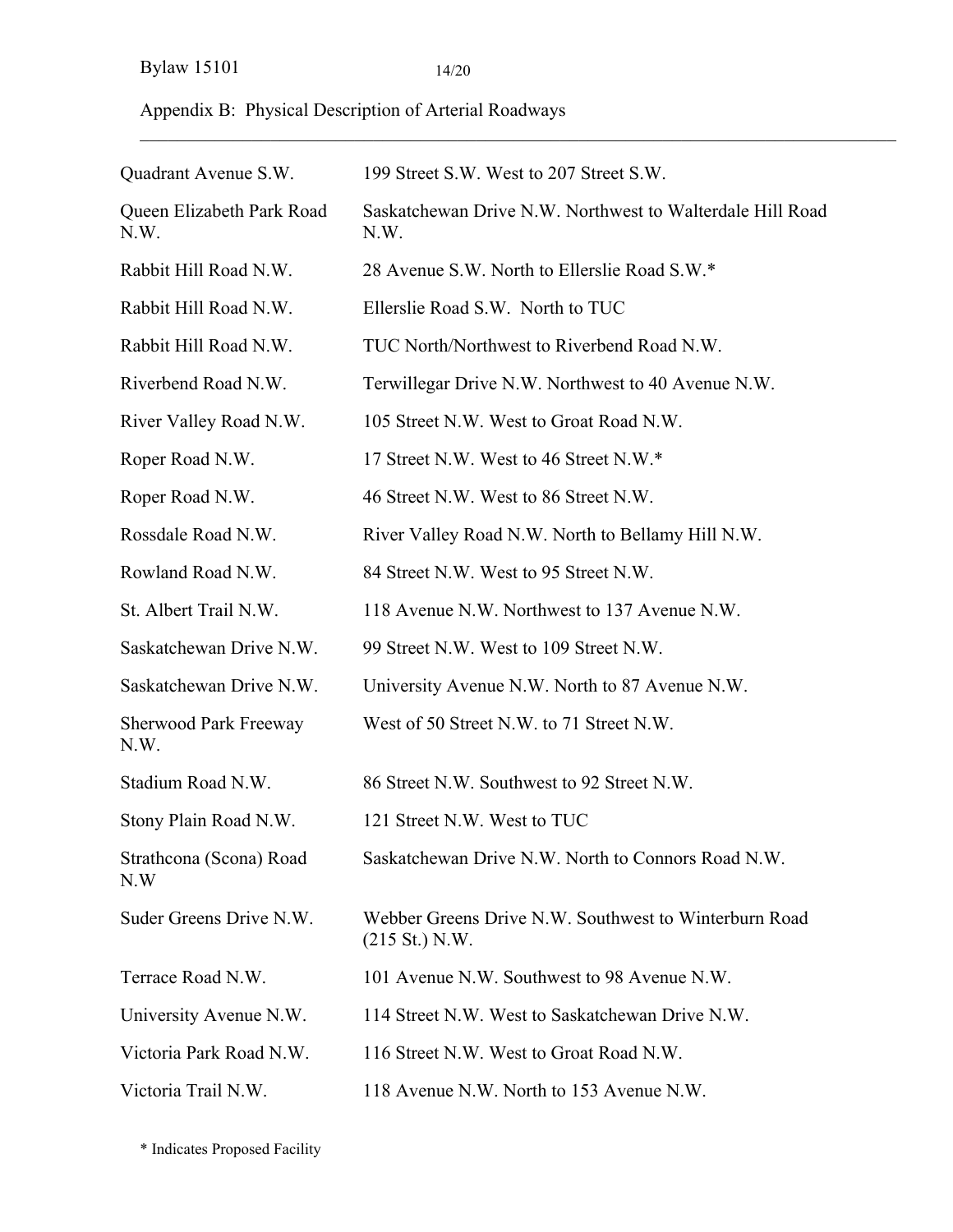Appendix B: Physical Description of Arterial Roadways

| Victoria Trail N.W.                   | 153 Avenue N.W. North to 160 Avenue N.W.*               |
|---------------------------------------|---------------------------------------------------------|
| Walterdale Hill Road N.W.             | 109 Street N.W. Northeast to River Valley Road N.W.     |
| Wayne Gretzky Drive N.W.              | 98 Avenue N.W. North to Fort Road N.W.                  |
| Webber Greens Drive N.W.              | TUC West to Winterburn Road (215 St.) N.W.              |
| Webber Greens Drive N.W.              | Winterburn Road (215 St.) N.W. West to 231 Street N.W.* |
| Windermere Boulevard S.W.             | East of 156 Street S.W. West to Washburn Drive S.W.     |
| Winterburn Road (215 St.)<br>S.W.N.W. | South City Limit North to Hwy. 16                       |
| Winterburn Road (215 St.)<br>N.W.     | Hwy 16 North to 124 Avenue N.W.*                        |
| Winterburn Road (215 St.)<br>N.W.     | 124 Avenue N.W. to 132 Avenue N.W.                      |

- (S.1, Bylaw 15469, June 21, 2010)
- (S. 1, Bylaw 15896, March 22, 2012)
- (S.1, Bylaw 16287, February 4, 2013)

<sup>\*</sup> Indicates Proposed Facility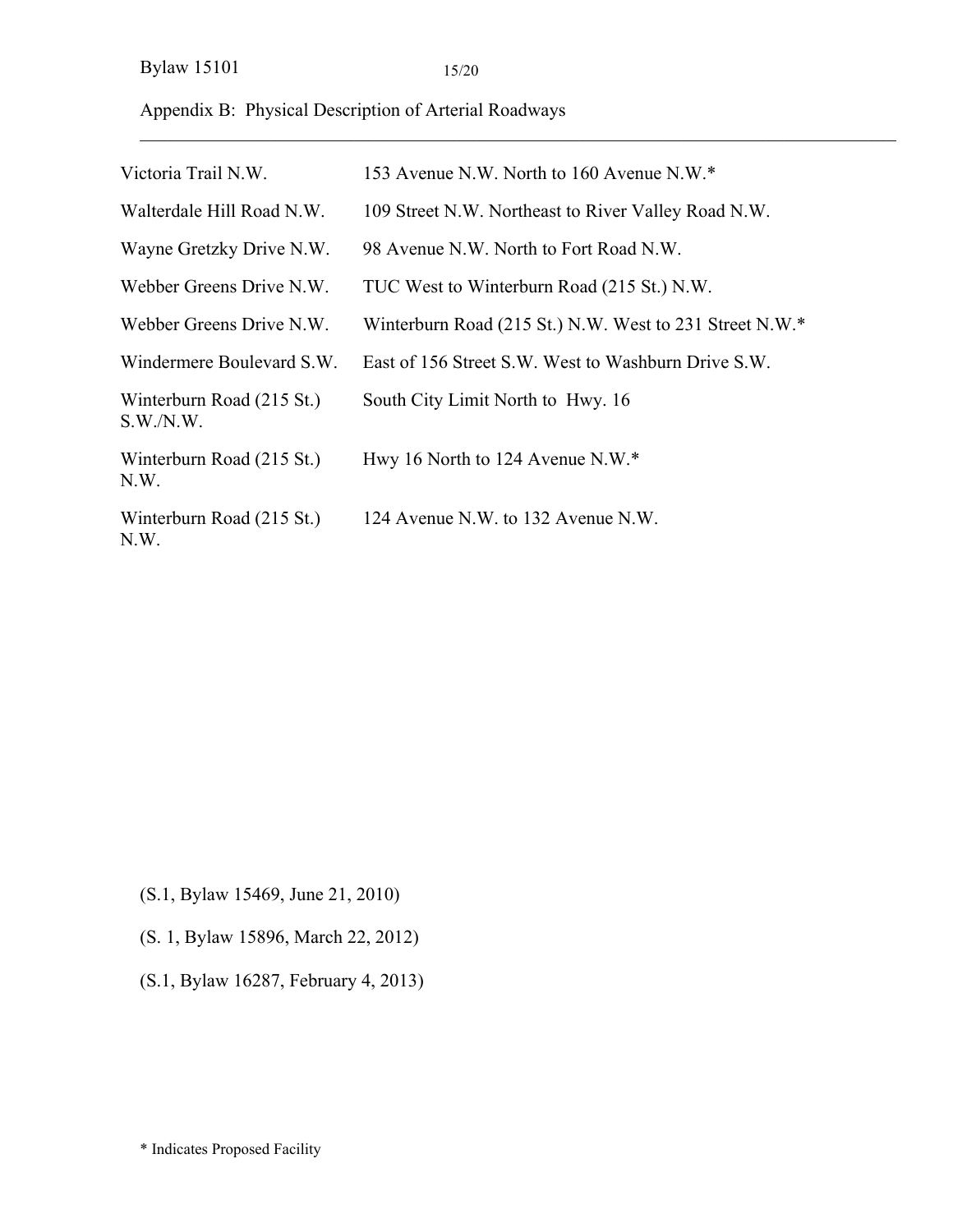#### Appendix C: Physical Description of Light Rail Transit

#### \* Northeast Extension to Gorman Industrial

From Clareview Station Northeasterly within CNR right-of-way to 153 Avenue N.W., then proceeding Northeasterly outside the CNR right-of-way to about 18 Street N.W. at the South boundary of the TUC, then proceeding Northward along 18 Street N.W., with grade separation of the future Anthony Henday Drive, then continuing to the North TUC boundary.

 $\mathcal{L}_\mathcal{L} = \{ \mathcal{L}_\mathcal{L} = \{ \mathcal{L}_\mathcal{L} = \{ \mathcal{L}_\mathcal{L} = \{ \mathcal{L}_\mathcal{L} = \{ \mathcal{L}_\mathcal{L} = \{ \mathcal{L}_\mathcal{L} = \{ \mathcal{L}_\mathcal{L} = \{ \mathcal{L}_\mathcal{L} = \{ \mathcal{L}_\mathcal{L} = \{ \mathcal{L}_\mathcal{L} = \{ \mathcal{L}_\mathcal{L} = \{ \mathcal{L}_\mathcal{L} = \{ \mathcal{L}_\mathcal{L} = \{ \mathcal{L}_\mathcal{$ 

#### Northeast Line

From Clareview Station, proceeding Southwesterly within the CNR right-of-way to 96 Street N.W./105 Avenue N.W.

#### Underground Downtown Section

Underground alignment from 96 Street N.W./105 Avenue N.W. Southwesterly to Central Station at Jasper Avenue N.W./101 Street N.W., then Westward to Corona Station at Jasper Avenue N.W./108 Street N.W., then Southwesterly to 110 Street N.W., then Southward along 110 Street N.W. to Grandin Station at 110 Street N.W./98 Avenue. N.W.

#### University Section

Underground alignment from Grandin Station at 110 Street N.W./98 Avenue N.W., Southward along 110 Street N.W. to North bank of North Saskatchewan River, then emerging from North Bank and crossing the North Saskatchewan River on Dudley B. Menzies Bridge, then underground from South bank of North Saskatchewan River Southwesterly to University Station at 113 Street N.W./89 Avenue N.W.

#### South Line

Underground alignment from University Station Southward along 114 Street N.W., emerging from the underground alignment to a surface alignment at a point South of 87 Avenue N.W., then Southward along 114 Street N.W., crossing 71 Avenue N.W. and continuing Southward to South Campus Station at approximately 115 Street N.W./66 Avenue N.W. From South Campus Station, Southward to 61 Avenue N.W., then Eastward along 61 Avenue N.W. to 111 Street N.W., then Southward along 111 Street N.W. to Century Park Station located at approximately 111 Street N.W./23 Avenue N.W.

#### \* South Extension to Heritage Valley SW

From Century Park Station Southward along 111 Street N.W., proceeding underground below 23 Avenue N.W., then emerging as surface alignment South of 23 Avenue N.W. on 111 Street N.W. and proceeding Southward along the west side of 111 Street N.W., crossing Blackmud Creek, then proceeding Southward to the Transportation Utility Corridor (TUC), then crossing over Anthony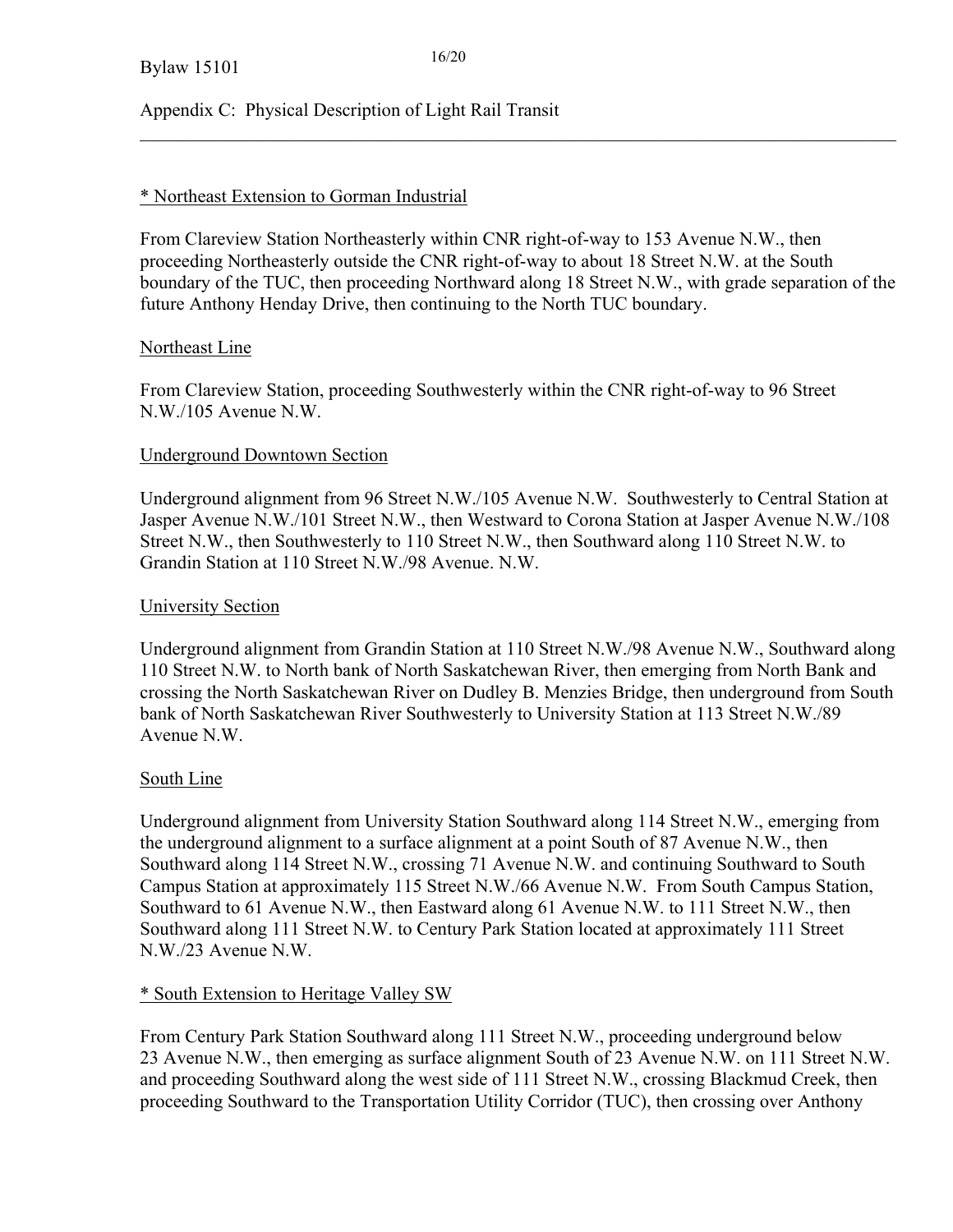#### Appendix C: Physical Description of Light Rail Transit

Henday Drive with a grade separation, then Southwesterly within the TUC along the South side of Anthony Henday Drive, then proceeding past 127 Street S.W., then surface alignment Southward, West of 127 Street N.W. within Provincial lands, then Southeasterly between the future 20 Avenue S.W. and the future 30 Avenue S.W., then South to the city boundary West of 127 Street N.W.

 $\mathcal{L}_\mathcal{L} = \{ \mathcal{L}_\mathcal{L} = \{ \mathcal{L}_\mathcal{L} = \{ \mathcal{L}_\mathcal{L} = \{ \mathcal{L}_\mathcal{L} = \{ \mathcal{L}_\mathcal{L} = \{ \mathcal{L}_\mathcal{L} = \{ \mathcal{L}_\mathcal{L} = \{ \mathcal{L}_\mathcal{L} = \{ \mathcal{L}_\mathcal{L} = \{ \mathcal{L}_\mathcal{L} = \{ \mathcal{L}_\mathcal{L} = \{ \mathcal{L}_\mathcal{L} = \{ \mathcal{L}_\mathcal{L} = \{ \mathcal{L}_\mathcal{$ 

#### \*\* Downtown Section to N.A.I.T.

From Churchill Station underground alignment Northward to the LRT easement at approximately 99 Street N.W./105 Avenue N.W., then proceeding Westward emerging from the underground alignment to a surface alignment on the South side of 105 Avenue N.W. at approximately 102 Street N.W./105 Avenue N.W., then continuing Westward to 105 Street N.W., then proceeding Northward along 105 Street N.W. to about 108 Avenue N.W., then Northeasterly to 104 Street N.W. North of 108 Avenue N.W., then Northward along 104 Street N.W. to Kingsway N.W., then Northwesterly along Kingsway N.W. to 106 Street N.W./Kingsway N.W., then Northward along 106 Street N.W. to a point South of 106 Street N.W./Princess Elizabeth Avenue N.W., then crossing Princess Elizabeth Avenue N.W. to a point east of 109 Street N.W. near the South end of the NAIT campus.

#### \* Northwest Line

From the NAIT station at a point east of 109 Street N.W. near the South end of the NAIT campus, then Northwesterly through the Edmonton City Centre Airport lands, then Northward with grade separation across Yellowhead Trail and the CN Rail Yard to 113 A Street N.W. /Castle Downs Road, proceeding North along 113 A Street N.W. to 153 Avenue N.W., then westward along 153 Avenue N.W. to the future Park and Ride site at approximately Mark Messier Trail and Anthony Henday Drive.

#### \* West Line

Eastward from Lewis Farms Transit Centre along 87 Avenue N.W. to 159 Street N.W., then Northeasterly along Meadowlark Road to 156 Street N.W., then Northward along 156 Street N.W. to Stony Plain Road N.W., then Eastward along Stony Plain Road N.W./104 Avenue N.W. to 109 Street N.W.

#### \* Surface Downtown Section

From 109 Street N.W./104 Avenue N.W. along 104 Avenue N.W. to 107 Street N.W., then South on 107 Street N.W. to 102 Avenue N.W., then Eastward along 102 Avenue N.W. to approximately 95 Street N.W. Also from 107 Street N.W./102 Avenue N.W. Southward on 107 Street N.W. to 99 Avenue N.W., then West on 99 Avenue N.W. to 109 Street N.W.

#### \* Southeast Line

Westward along 28 Avenue N.W. from Hewes Way N.W. to 66 Street N.W., then North along 66 Street N.W./75 Street N.W., crossing 75 St with grade separation at CN Railway, then Northwesterly towards Wagner Road N.W., then Westward along Wagner Road N.W. to a point at approximately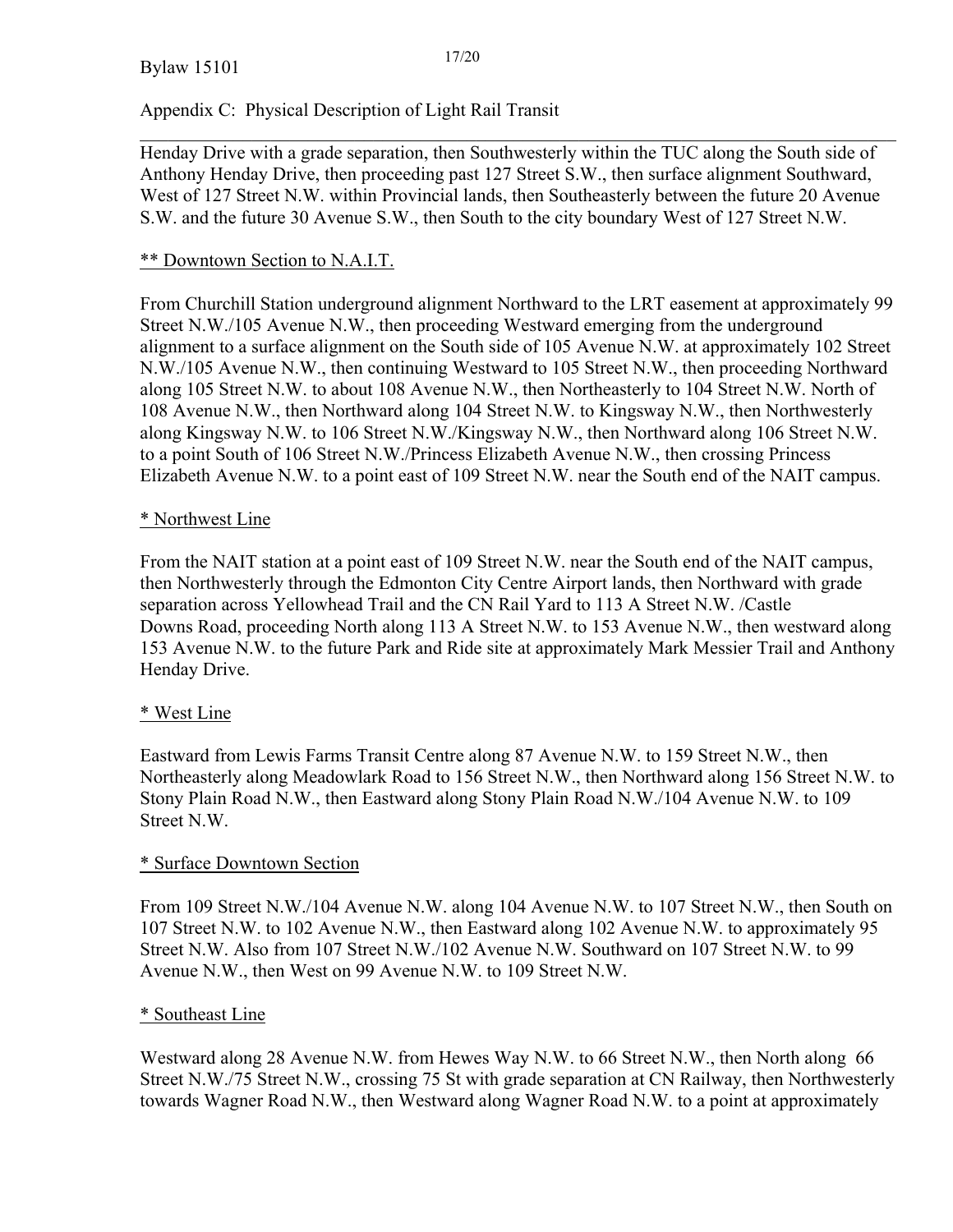Bylaw 15101

Appendix C: Physical Description of Light Rail Transit

79 Street N.W., then Northwesterly across Mill Creek Ravine, Argyll Road N.W. and CP Railway via a grade separation to 83 Street N.W., then Northward along 83 Street N.W. to 90 Avenue N.W., then North along 85 Street N.W. to 95 Avenue N.W., then Westward along 95 Street N.W. to Connors Road N.W. to a point West of 96 Street N.W., then Northeasterly across the North Saskatchewan River near the existing pedestrian bridge to a point approximately at 95 Street N.W./102 Avenue N.W.

 $\mathcal{L}_\mathcal{L} = \{ \mathcal{L}_\mathcal{L} = \{ \mathcal{L}_\mathcal{L} = \{ \mathcal{L}_\mathcal{L} = \{ \mathcal{L}_\mathcal{L} = \{ \mathcal{L}_\mathcal{L} = \{ \mathcal{L}_\mathcal{L} = \{ \mathcal{L}_\mathcal{L} = \{ \mathcal{L}_\mathcal{L} = \{ \mathcal{L}_\mathcal{L} = \{ \mathcal{L}_\mathcal{L} = \{ \mathcal{L}_\mathcal{L} = \{ \mathcal{L}_\mathcal{L} = \{ \mathcal{L}_\mathcal{L} = \{ \mathcal{L}_\mathcal{$ 

\* Indicates Proposed Facility

\*\* Indicates Facility under construction

(S.1, Bylaw 15470, July 7, 2010)

(S.1, Bylaw 15896, March 22, 2012)

(S.1, Bylaw 16287, February 4, 2013)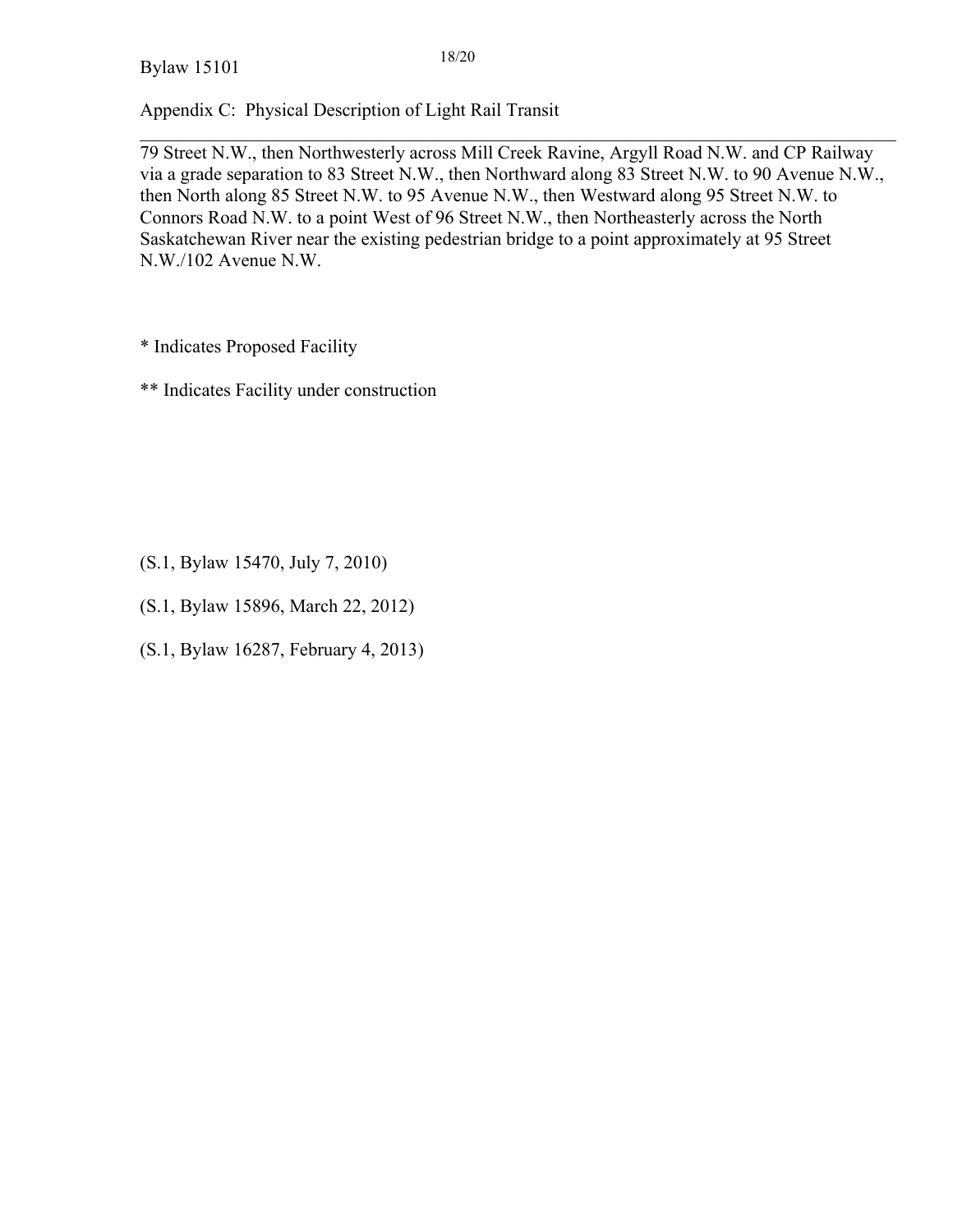#### Appendix D: Description of arterial roadways under the direction, control and management of the Province of Alberta - City of Edmonton responsible for maintenance and rehabilitation

### **1. AVENUES**

| Avenue          | Limits                                 |
|-----------------|----------------------------------------|
| 34 Avenue N.W.  | Within TUC (East Leg) Excepting Bridge |
| 100 Avenue N.W. | Within TUC (West Leg)                  |

**2. STREETS** 

| <b>Street</b>   |                        | Limits |
|-----------------|------------------------|--------|
| 142 Street N.W. | Within TUC (North Leg) |        |

### **3. NAMED ROADWAYS**

| <b>Name</b>             |                        | <b>Limits</b> |
|-------------------------|------------------------|---------------|
| Stony Plain Road N.W.   | Within TUC (West Leg)  |               |
| Whitemud Drive N.W.     | Within TUC (West Leg)  |               |
| Mark Messier Trail N.W. | Within TUC (North Leg) |               |
| Parsons Road N.W.       | Within TUC (South Leg) |               |

(S.1, Bylaw 15896, March 22, 2012)

(S.1, Bylaw 16287, February 4, 2013)